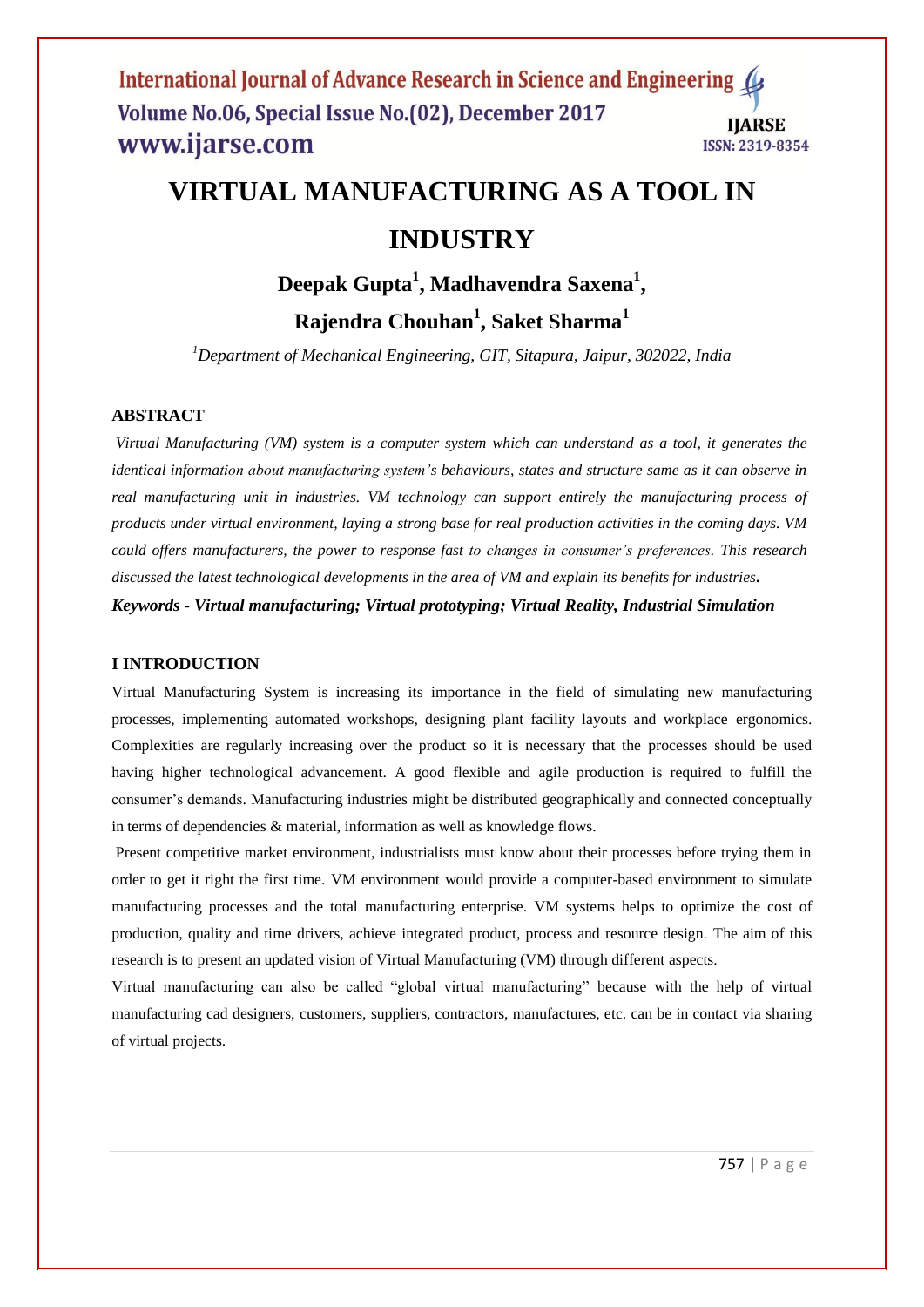International Journal of Advance Research in Science and Engineering Volume No.06, Special Issue No.(02), December 2017 **IIARSE** www.ijarse.com ISSN: 2319-8354



## **Fig1. Virtual Manufacturing as a Global Interface (Mélissa Saadoun, 2004)**

## **II CONCEPT OF VIRTUAL MANUFACTURING**

VM System is a computer based model which represents the precise and whole structure of manufacturing systems and optimize their physical and logical variables in operation, as well as interacting with the real manufacturing world. VM concept is specified as the model of present or coming manufacturing systems with all products, processes, and control data. Before production of the product their verification is performed within virtual manufacturing environment. Virtual environments would provide visualization technology for virtual manufacturing. The virtual prototyping is an important component for the virtual product life cycle estimation, while the virtual factory caters for technological operations needed for fabricating products. Therefore, the developments in the area of virtual prototyping and virtual factory can enhance the capabilities of VM. Major benefit of a VM is the physical system components, such as equipment and materials simultaneously conceptual system components can be easily represented even the creation of VM entities that simulate their structure and function. These entities can be added to or removed from the virtual plant as necessary with minimum impact on other system variable data. The software entities of the virtual manufacturing system have a high correspondence with real system components, thereby lending validation of simulations carried out in the virtual system meant to aid decision-makers in the real system. Thus virtual manufacturing system can be defined in various ways, such are as following-

 $\triangleright$  VM can be used as an information technology and computer simulation to model actual manufacturing processes for the analyzing and understanding them.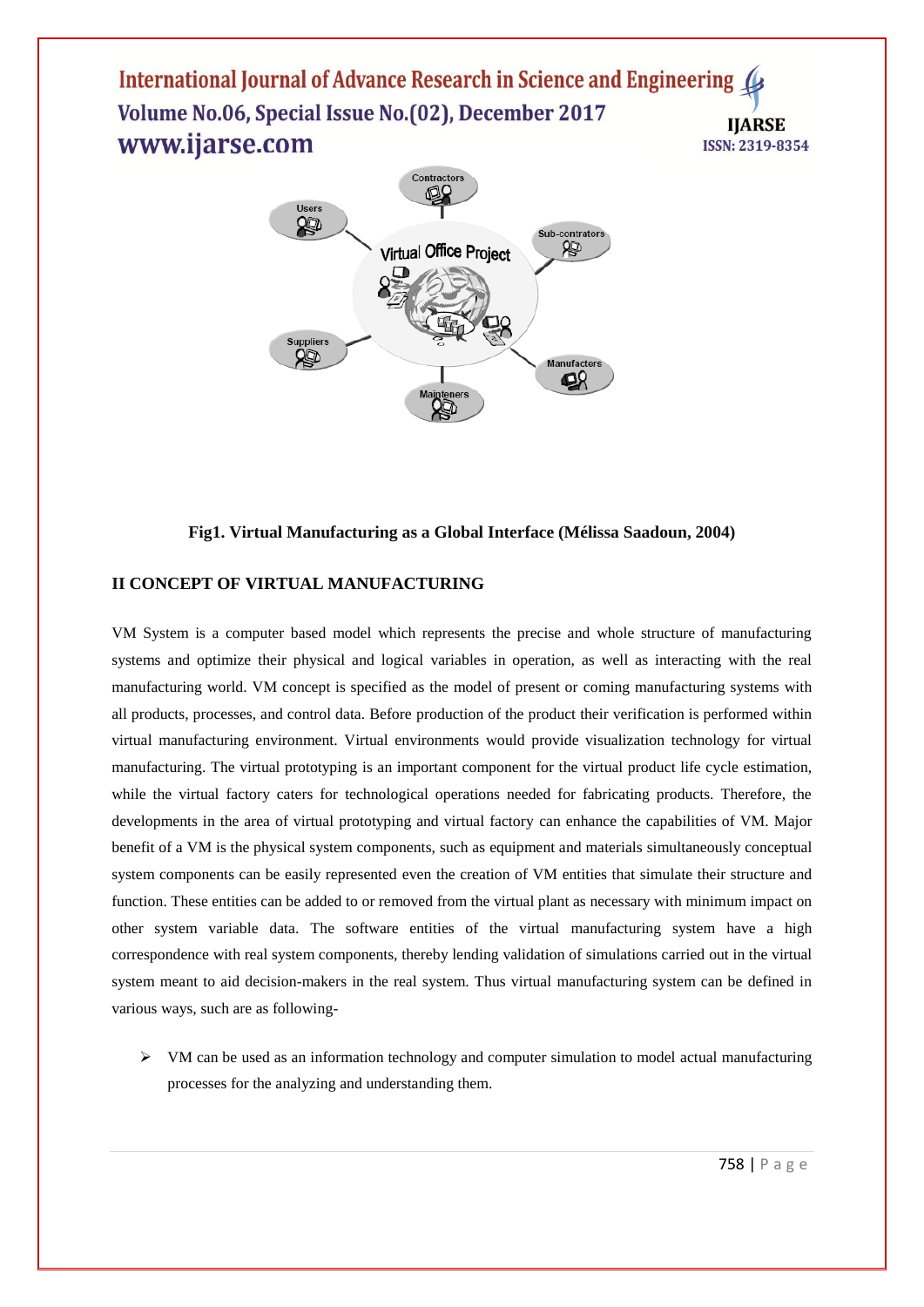# International Journal of Advance Research in Science and Engineering Volume No.06, Special Issue No. (02), December 2017 **IIARSE** www.ijarse.com ISSN: 2319-8354

- $\triangleright$  VM System is a computer based model which shows the precise & whole structure of manufacturing systems and optimize their physical and logical variable in operation, as well as interacting to the real manufacturing system.
- $\triangleright$  VM is defined as an integrated, synthetic manufacturing environment exercised to enlarge all stages of decision and control. The purpose of VM is to provide a capability for Manufacture in the Computer.

## **2.1History of Virtual Manufacturing**

The most advanced latest form of the Computer Aided Manufacturing (CAM) is VM based on Virtual Reality (VR). The concept of Artificial intelligences appeared already in the 1970s by Miron KRUEGER and Jaron Lanier (1989). In 1990 the concepts of Virtual World and Virtual Environments appeared. The term virtual manufacturing first came into popularity in 1990s as a result of the US Department of Defense Virtual Manufacturing initiative.

## **2.2Importance of Virtual Manufacturing**

VM affect all the activities in industries, from the manner in which market signal are taken into account, its relations to the customers and providers until its internal reorganization or reconfiguration. In particular, there are concerned the proper impact on the company memory, total investment, full design of production; capital cost estimation, total risk management, client interfaces, functionality interfaces, and workshop. Before the advent of virtual manufacturing technology there were lot of wastage of time, money etc. in manufacturing of products and also the efficiency, accuracy was very tough to maintain. Further it can show its importance in various aspects, these aspects are following-

## **Design aspect**

- Conventional paper sheet designing process was time consuming and less efficient.
- $\triangleright$  Life of these sheets was limited.
- $\triangleright$  Poor relations and feedback with customers.
- $\triangleright$  Very confusing if designing object is complex.
- $\triangleright$  Rapid changes were not possible.

## **Production aspect**

- $\triangleright$  With "VM" technology it can have virtual prototypes, thus save in time, cost, material etc. which was not possible before VM.
- $\triangleright$  Future milestones can be easily identified with VM.
- $\triangleright$  Better material selection.

## **Management aspect**

- $\triangleright$  Better machine and tooling arrangement can be obtained, thus optimization can be achieved.
- $\triangleright$  With VM technology other management such as plant-layout can also be done.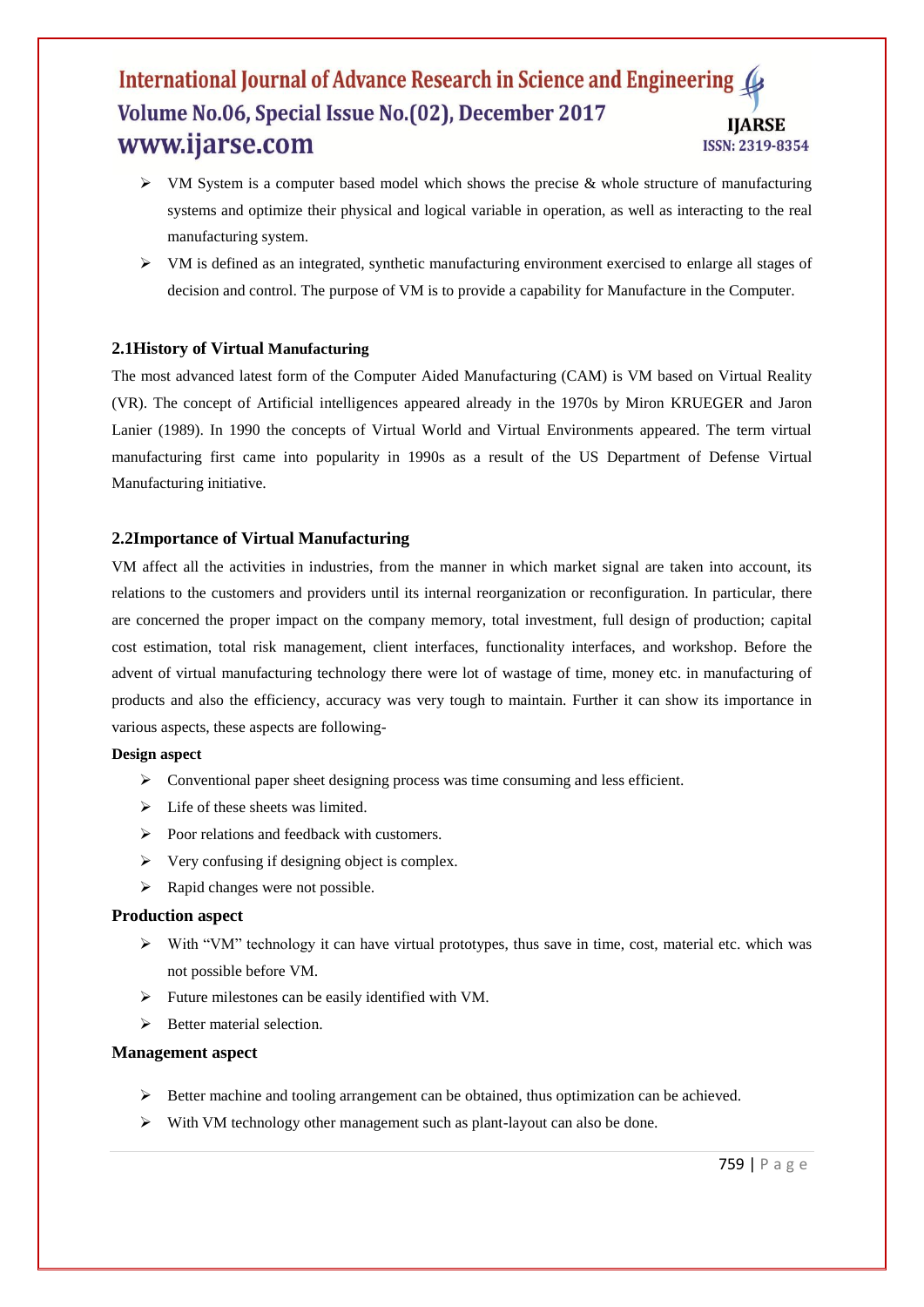# International Journal of Advance Research in Science and Engineering (4 Volume No.06, Special Issue No.(02), December 2017 **IIARSE** www.ijarse.com ISSN: 2319-8354

 $\triangleright$  Fast feedbacks from customers.

## **2.3Tools of Virtual Manufacturing**

Every process completes in some steps, similarly there are steps in virtual manufacturing, these steps are the tools of virtual manufacturing and these tools of virtual manufacturing are following-

## **2D Drafting**

2Ddrafting is the computer based generation of two-dimensional digital images of models. These images provide full dimensional information of those models. And also provides different views of objects such as front view, top view, sides view, etc. Now a day there are several software are available in the market for 2D drafting such as AUTOCAD, AUTODESK, DRAFTSIGHT, DOUBLECAD, DELTACAD, AUTODESK INVENTOR, DESIGNCAD ETC.

#### **3D Modeling**

3Dmodeling is the process of creating a mathematical representation of 3D surface of object from specialized software. The product is called a 3D model. It displayed as a 2D image through a process called 3D rendering. The model can also be physically created using 3D printing devices. Software used: PRO/E, SOLIDWORKS, CATIA, 3DCRAFTER, AUTOCAD, DRAFTSIDE and CREO ELEMENTS ETC.

#### **Assembly**

Already modeled 3D parts are assembled to get final realistic view of object. This also describes the actual location of every part. This also shows the actual location of every part in final object. Software used are same as for 3D modeling.

#### **Analysis**

Analysis is done for testing any model under various circumstances which it will suffer in physical world during its implication. "Finite element analysis (FEA)" technology is the best emerging technology for analyzing the products already made in cad software. FEA is a powerful engineering design tool that has enabled companies to simulate all kind of fabrication and testing in a more realistic manner. It can be used in combination with optimization tool as a tool for decision making. It allows to replace the prototypes as virtual prototype, which are cheaper than building physical models, the material waste and the cost of tooling Using this FEA technology it can analyze a model in static, dynamic loadings. It can analyze thermal effects, various fluids behavior etc. using FEA technology. Hence analysis may be of various types:

- 1) Static analysis 2) Dynamic analysis
- 3) Thermal analysis 4) Fluid analysis

#### **Simulation**

Simulation is the process of projecting real world situations in virtual environment. Simulation is the imitation of the operations for a real world system over time. Simulating something first requires that a model be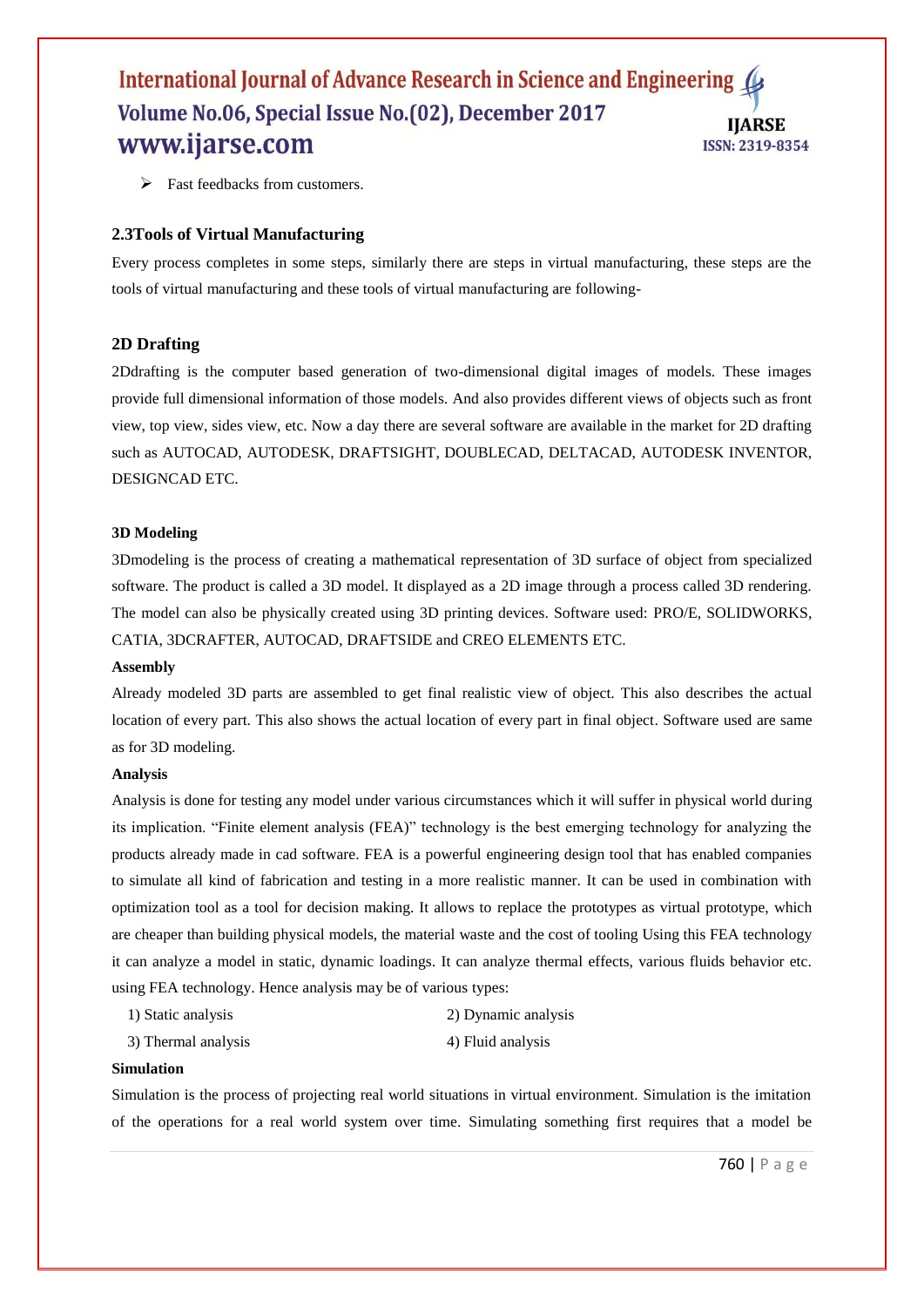## International Journal of Advance Research in Science and Engineering (4 Volume No.06, Special Issue No.(02), December 2017 **IJARSE** www.ijarse.com ISSN: 2319-8354

developed; this model shows the key characteristics or behaviors of the selected physical or abstract system or process. Model representing the system itself, whereas the simulation represents the operation of the system over time Simulation has a wide range of application such as process simulation, inventory simulation etc. It is mainly used for optimization management. Software used: solid works, pro/e, catia, Indiss plus etc. relation between a virtual simulation process and real operation in factory is shown below.

#### **Virtual Environment**

Virtual environment or virtual reality is itself a widespread field. Virtual environment is similar to real environment but everything is virtual not physical, but all systems behaves as the real physical system will work after physical manufacturing. After optimized virtual manufacturing of machine, various studies done on this machine in a virtual environment with real life situations, to know how it will work in real world. In years 1960- 1962 Morton Heilig created a multi-sensory simulator. A prerecorded film in color and stereo was augmented by binaural sound, scent, wind and vibration experiences. This was the first approach to create a virtual reality system and it had all the features of such an environment, but it was not interactive.

#### **Modern technology used**

There are various technologies for creating a virtual environment but CAVE technology is latest and most advanced technology among all. This technology presented in 1992 CAVE (CAVE Automatic Virtual Environment) is a virtual reality and scientific visualization system. A cave automatic virtual environment is an immersive virtual reality environment where projectors are directed to three, four, five or six of the walls of a room-sized cube. The user wears special glasses, gloves inside the CAVE to see 3D graphics generated by the CAVE. People using the CAVE can see objects apparently floating in the air, and can walk around them, getting a proper view of what they would look like in reality. There are multiple speakers placed at multiple angles in the CAVE, providing 3D sound to complement the 3D video. This approach assures superior quality and resolution of viewed images, and wider field of view in comparison to other technology used for this purpose. Software used**:** CAVELiv, VR Juggler, OpenSG, CaveUT Quest3D etc.

#### **Scope of Virtual Manufacturing**

The scope of VM can be to define the product, processes and resources within cost, weight, investment, timing and quality constraints in the context of the plant in a collaborative environment. Three paradigms are proposed as:

**Design-centered VM:** This type VM provides manufacturing information to the designer during the design phase. In this case VM is the use of manufacturing-based simulations to optimize the design of product. The results of design-centered VM include the product model, cost estimate, and so forth. Thus, potential problems with the design can be identified and its merit can be estimated, In order to maintain the manufacturing proficiency without actual building products.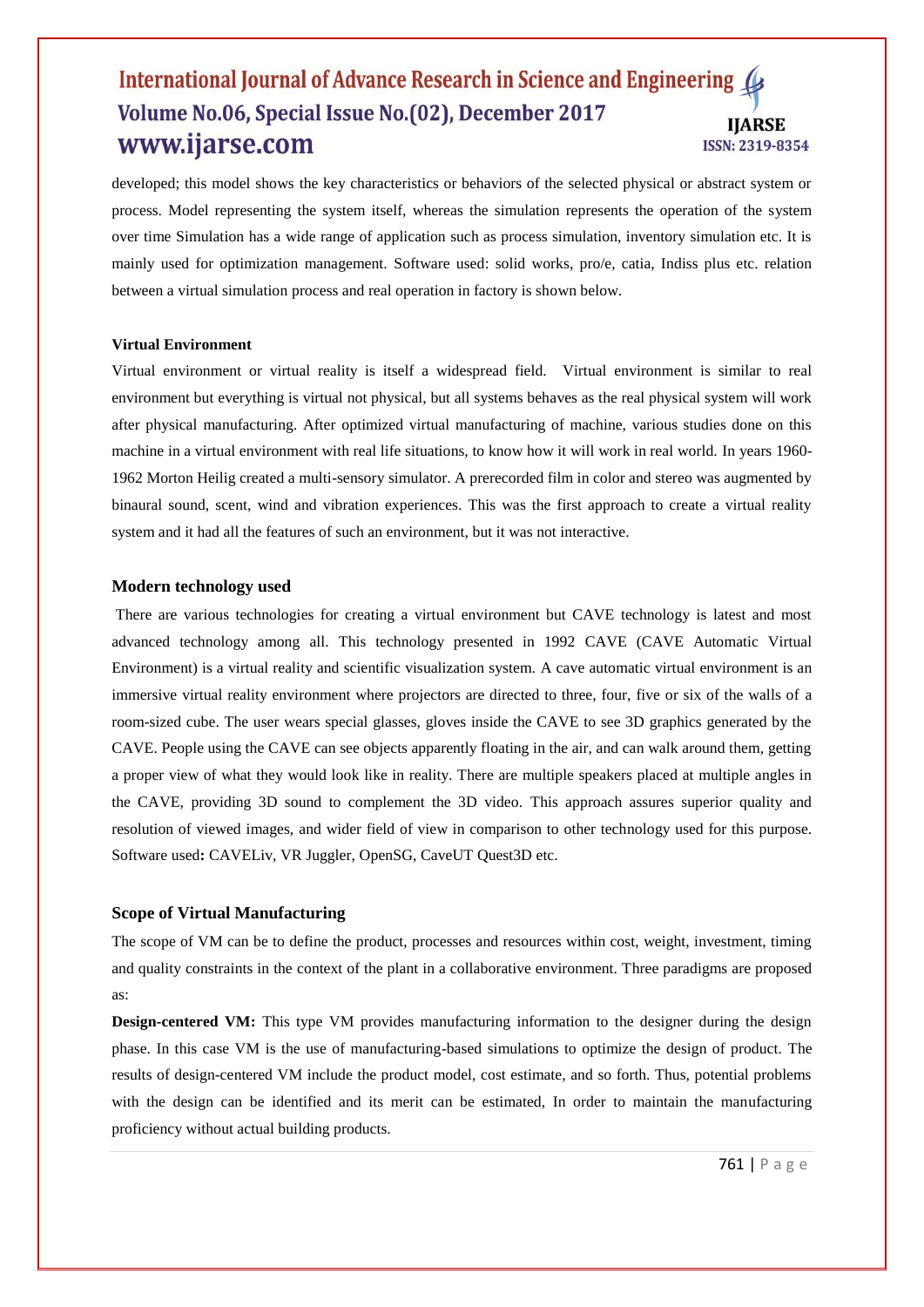## International Journal of Advance Research in Science and Engineering (4 Volume No.06, Special Issue No.(02), December 2017 **IJARSE** www.ijarse.com ISSN: 2319-8354

**Production-centered VM:** production-centered VM provides an environment for generating process plans and production plans, for planning resource requirements (new equipment purchase, etc.), and for evaluating these plans. This can provide more accurate cost information and schedules for product delivery, by providing the capability to simulate actual production. The simulation capability to modelize manufacturing processes with the purpose of allowing inexpensive, fast evaluation of many processing alternatives.

**Control-centered VM:** control-centered VM offers the environment for engineers to evaluate new or revised product designs with respect to shop floor related activities. Control-centered VM provides information for optimizing manufacturing processes and improving manufacturing systems. It is the addition of simulations to control models and actual processes allowing for seamless simulation for optimization during the actual production cycle.

## **Benefits of VM**

As small modifications in manufacturing can have important effects in terms of cost and quality, Virtual Manufacturing will provide manufacturers with the confidence of knowing that they can deliver quality products to market on time and within the initial budget. VM and simulation change the procedure of product and process development. Prototyping will change to virtual prototyping so that the first real prototype will be nearly ready for production. This is intended to reduce time and cost for any industrial product. From the product point of view, it will reduce time-to market, reduce the number of physical prototype models, improve quality in the design phase, VM adds manufacturing information in order to allow simulation of many manufacturing alternatives. One can optimize the design of product and processes for a specific goal (assembly, lean operations) or evaluate many production scenarios at different levels of fidelity. Virtual manufacturing contributes to the following benefits:

**Quality:** Design for Manufacturing and higher quality of the tools and work instructions available to support production.

**Shorter Cycle Time:** increase the ability to go directly into production without false starts.

Producibility: Optimize the design of the manufacturing system in coordination with the product design; first article production that is trouble-free, high quality, involves no reworks and meets requirements.

**Flexibility:** Execute product change overs rapidly, mix production of different products, return to producing previously shelved products;

**Responsiveness:** respond to customer "what-ifs" about the impact of various funding profiles and delivery schedule with improved accuracy.

**Customer Relations:** improved relations through the increased participation of the customer in the Integrated Product Process Development process.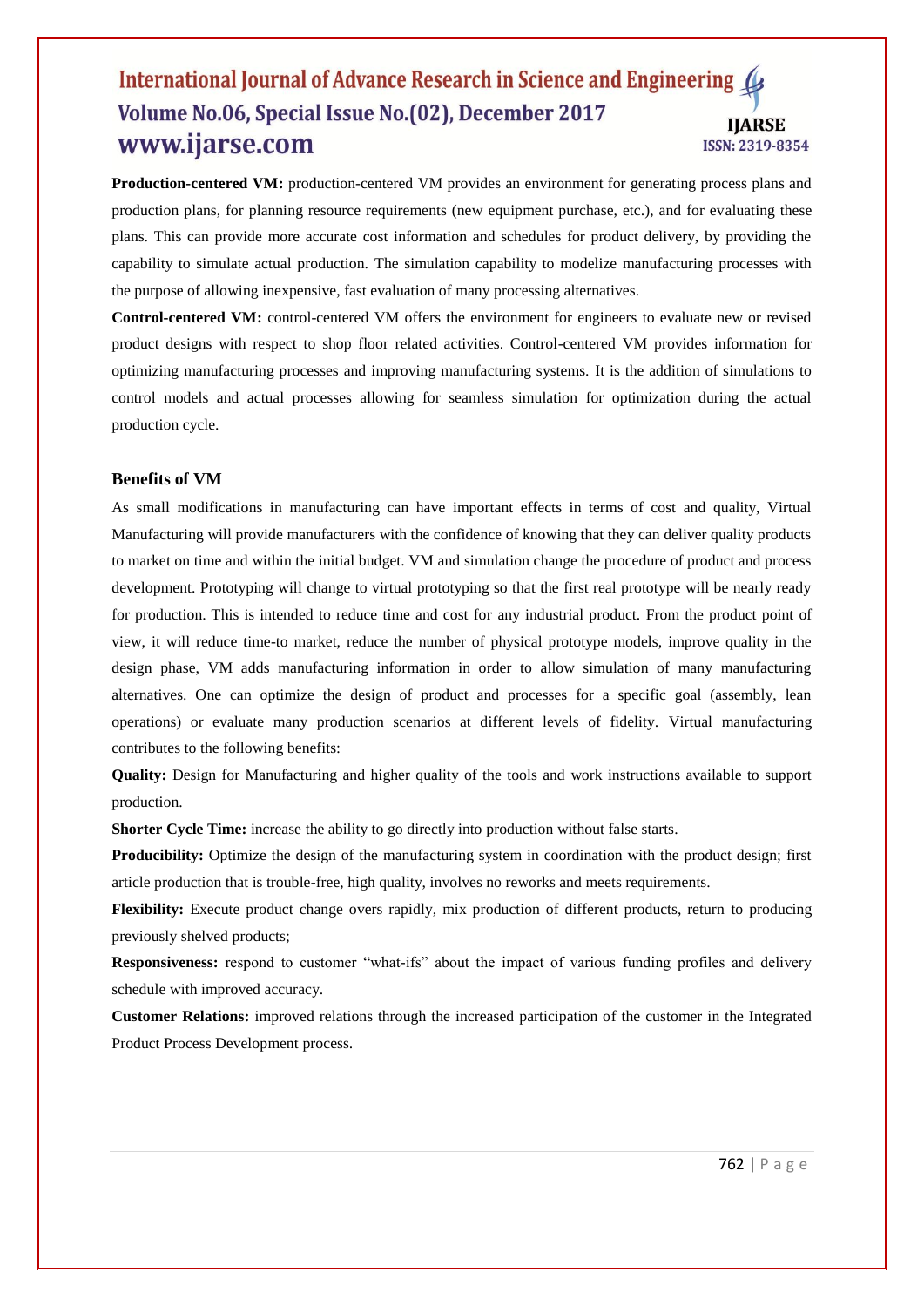# International Journal of Advance Research in Science and Engineering Volume No.06, Special Issue No.(02), December 2017 **IIARSE** www.ijarse.com ISSN: 2319-8354

# **IV CONCLUSION**

As a conclusion of this paper, it can say that VM is a new revolution in area of manufacturing field. Research have now reached to a point where all (researchers /students/teachers / industries etc.) can use VM. VM can stimulate the design both for manufacturability and manufacturing efficiency. Nowadays, though there is still a lot of work to do, all the pieces are in place for Virtual Manufacturing to become a standardized tool for the design of manufacturing process:

- (i) Computer based VM technology is widely used and accepted
- (ii) The concept of virtual prototyping has been widely accepted.
- (iii) Industries need faster solutions for cost  $\&$  time saving, for more accurate simulations.
- (iv) Leading industries are already demonstrating the successful use of VM techniques.

## **REFERENCES**

- **[1]**Bowyer, Bayliss, Taylor R. and Willis, A virtual factory'. International Journal of Shape Modeling, 2 (4),1996, p. 215–226.
- [2]Glasnevin, Journal of Materials Processing Technology P.1834–1838. Dublin City University, Dublin 9, Ireland, 2004.
- [3]Heping Li, Xiaoqiu Zheng. The virtual manufacturing technology application in modern mould. Proceedings of the Third International Symposium on Electronic Commerce and Security Workshops (ISECS '10) *Guangzhou, P. R. China, 29-31,2010, pp. 279-281.*
- [4]Iwata, K., Onosato, M., Teramoto, K., and Osaki, S. A. Modeling and simulation architecture for VM system, Annals CIRP (44),1995, pp. 399–402.
- [5]Jozef Novák-Marcinčin. Theory and Practice of Virtual Manufacturing, 2001.
- [6]Ke-Zhang Chena, Xing-Yang Fengb, Feng Wanga, Xin-An Fengc. A virtual manufacturing system for components made of a multiphase perfect material. Department of Mechanical Engineering, the University of Hong Kong, Hong Kong. Computer-Aided Design 39,2007, PP.112–124.
- [7]LEDERER G.: Virtual Manufacturing Manufacturers Challenge of the 1990s. CIME Computer Integrated Manufacture and Engineering. Vol. 1, No. 2, 1996,pp. 44-46.
- [8]LEE, D. E., and Hahn, H. T., Generic modular operations for VM process . In Proceedings of DETC, vol. ASME Design Engineering Technical Conferences, 1997.
- [9]LEE K.: Principles of CAD/CAM/CAE Systems. Addison-Wesley, Reading, 1998.
- [10]Lin, E., Minis, I., Nau, D. S., and Regli, W. C., The institute for System Research, CIM Lab. MARCINČIN, J. N.: Application of the Virtual Reality Technologies in Design of Automated Workplaces,1997.
- [11]MARCINČIN J. N. PETIK A.: Computer Aided Manufacturing inseparable part of CAD/CAM/ CAE chain. InfoWare, Vol. 3, No. 8,1999, pp. 18-20 (in Slovak).